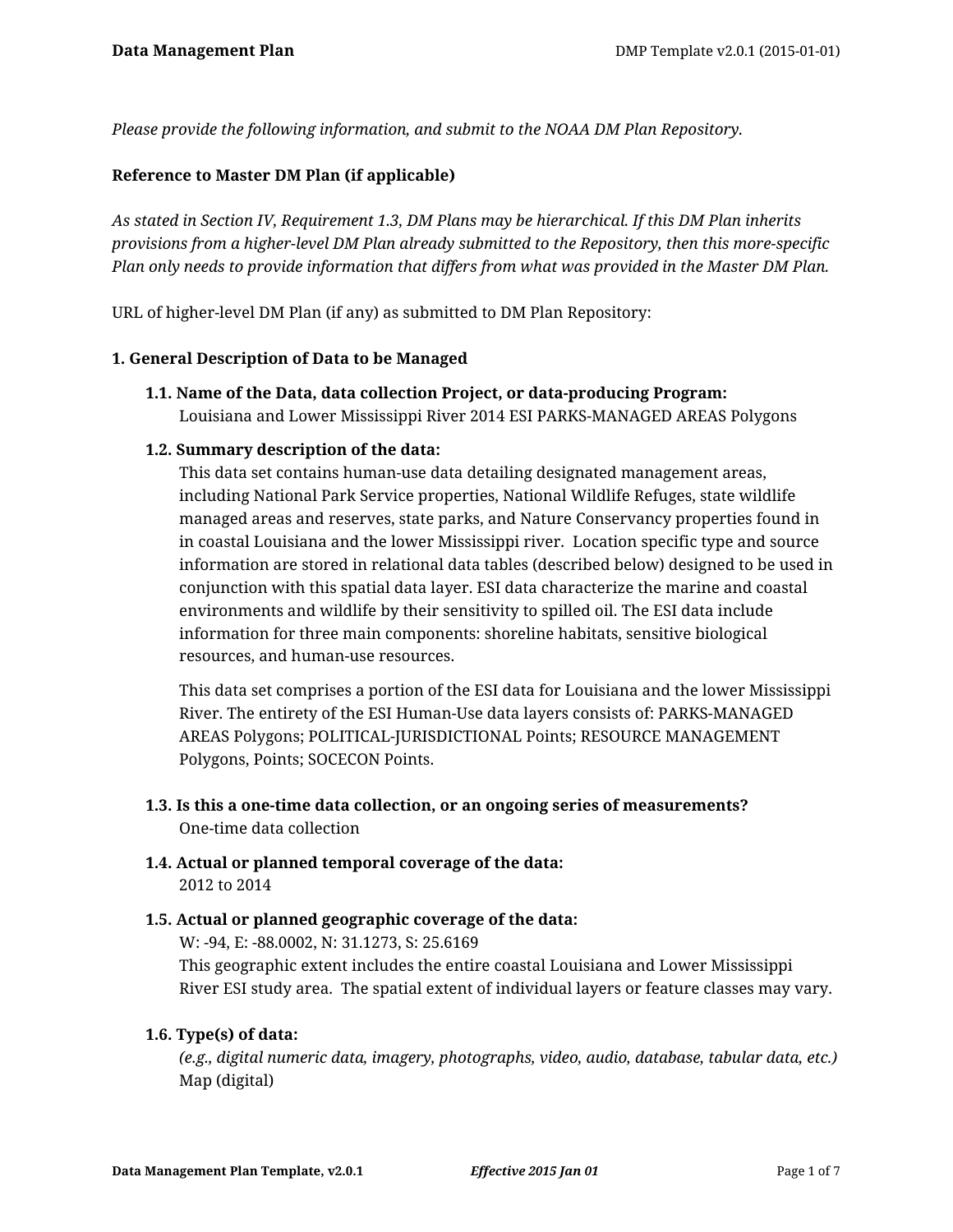### **1.7. Data collection method(s):**

*(e.g., satellite, airplane, unmanned aerial system, radar, weather station, moored buoy, research vessel, autonomous underwater vehicle, animal tagging, manual surveys, enforcement activities, numerical model, etc.)*

**1.8. If data are from a NOAA Observing System of Record, indicate name of system:**

**1.8.1. If data are from another observing system, please specify:**

### **2. Point of Contact for this Data Management Plan (author or maintainer)**

**2.1. Name:**

ESI Program Manager

- **2.2. Title:** Metadata Contact
- **2.3. Affiliation or facility:**
- **2.4. E-mail address:** orr.esi@noaa.gov
- **2.5. Phone number:**

#### **3. Responsible Party for Data Management**

*Program Managers, or their designee, shall be responsible for assuring the proper management of the data produced by their Program. Please indicate the responsible party below.*

- **3.1. Name:** ESI Program Manager
- **3.2. Title:** Data Steward

### **4. Resources**

*Programs must identify resources within their own budget for managing the data they produce.*

## **4.1. Have resources for management of these data been identified?**

## **4.2. Approximate percentage of the budget for these data devoted to data management ( specify percentage or "unknown"):**

## **5. Data Lineage and Quality**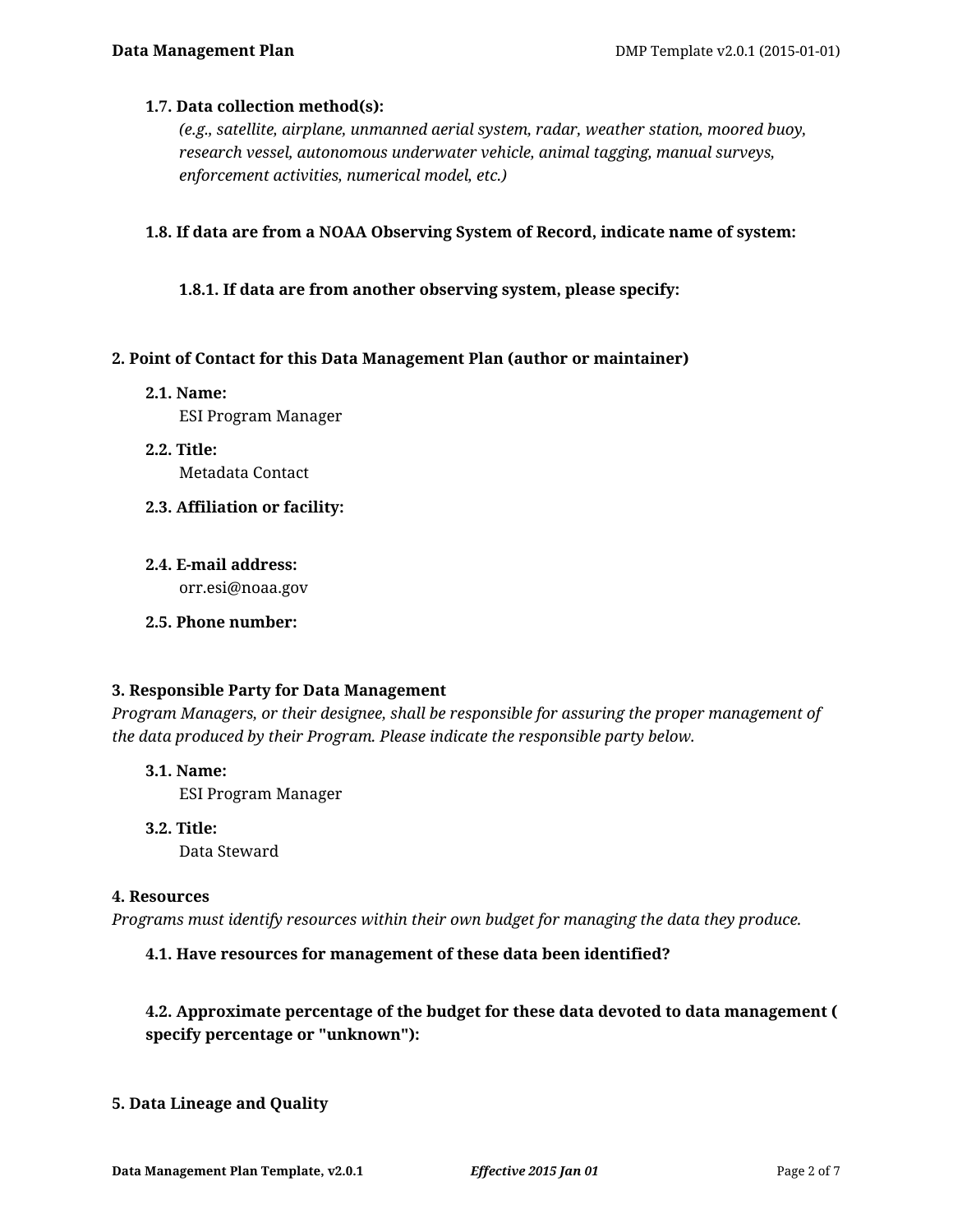*NOAA has issued Information Quality Guidelines for ensuring and maximizing the quality, objectivity, utility, and integrity of information which it disseminates.*

# **5.1. Processing workflow of the data from collection or acquisition to making it publicly accessible**

*(describe or provide URL of description):*

Process Steps:

- 2014-05-01 00:00:00 - The following applies to features mapped as polygons along the Louisiana coast, in either the PARKS-MANAGED AREAS layer and/or the RESOURCE MANAGEMENT layer. The mapping extent was dependent upon information availability and location of mapped coastal habitats and shorelines. Sources of data used to depict human-use resources in this data layer include digital datasets provided by the Louisiana Department of Wildlife and Fisheries (LDWF), U. S. Fish and Wildlife Service (USFWS), National Park Service (NPS), the Nature Conservancy (TNC), the Louisiana Office of State Lands, NOAA Fisheries' Office of Sustainable Fisheries and the Gulf of Mexico Fishery Management Council (GFMFC). Designated critical habitat was mapped for piping plover, black bear and gulf sturgeon. The data were downloaded from the USFWS Critical Habitat Portal. Habitat Areas of Particular Concern (HAPC) for coral were obtained from the GFMFC. Bluefin Tuna HAPC was obtained from NOAA's Office of Sustainable Fisheries, Highly Migratory Species Division. Both HAPC are mapped as ESI type ' Essential Habitat'. State wildlife management areas and wildlife refuges were provided by LDWF and mapped as ESI type 'Management Area'. Locations of oyster leases and public oyster areas were provided by LDWF, and are also included as ESI type ''Management Area'. Oyster leases were merged and buffered by 50 meters to create a 'footprint' of lease areas. Gaps of less than a hectare were deleted and the footprint polygon was matched to the shoreline where necessary. In areas with high densities of lease polygons, their presence is indicated in 'Present throughout' boxed on the paper maps. Contact LDWF's oyster survey section for a list of specific lease owners in an area. National park boundaries were provided by the NPS. Boundaries of TNC properties and easements were provided by TNC. Boundaries of National Wildlife Refuges were provided by the USFWS, region 4. Locations of State Park lands were mapped using data from the Louisiana Office of State Lands and are included as ESI type 'Park'. The above digital and/or hardcopy sources were compiled by the project biologist to create the MGT data layer. Depending on the type of source data, three general approaches are used for compiling the data layer: 1) information gathered during initial interviews and from hardcopy sources are compiled onto U.S. Geological Survey 1:24,000 topographic quadrangles and digitized; 2) hardcopy maps are digitized at their source scale; 3) digital data layers are evaluated and used "as is" or integrated with the hardcopy data sources. See the Lineage section for additional information on the type of source data for this data layer. The ESI, biology, and human-use data are compiled into the standard ESI digital data format. A second set of interviews with participating resource experts are conducted to review the compiled data. If necessary, edits to the MGT data layer are made based on the recommendations of the resource experts, and final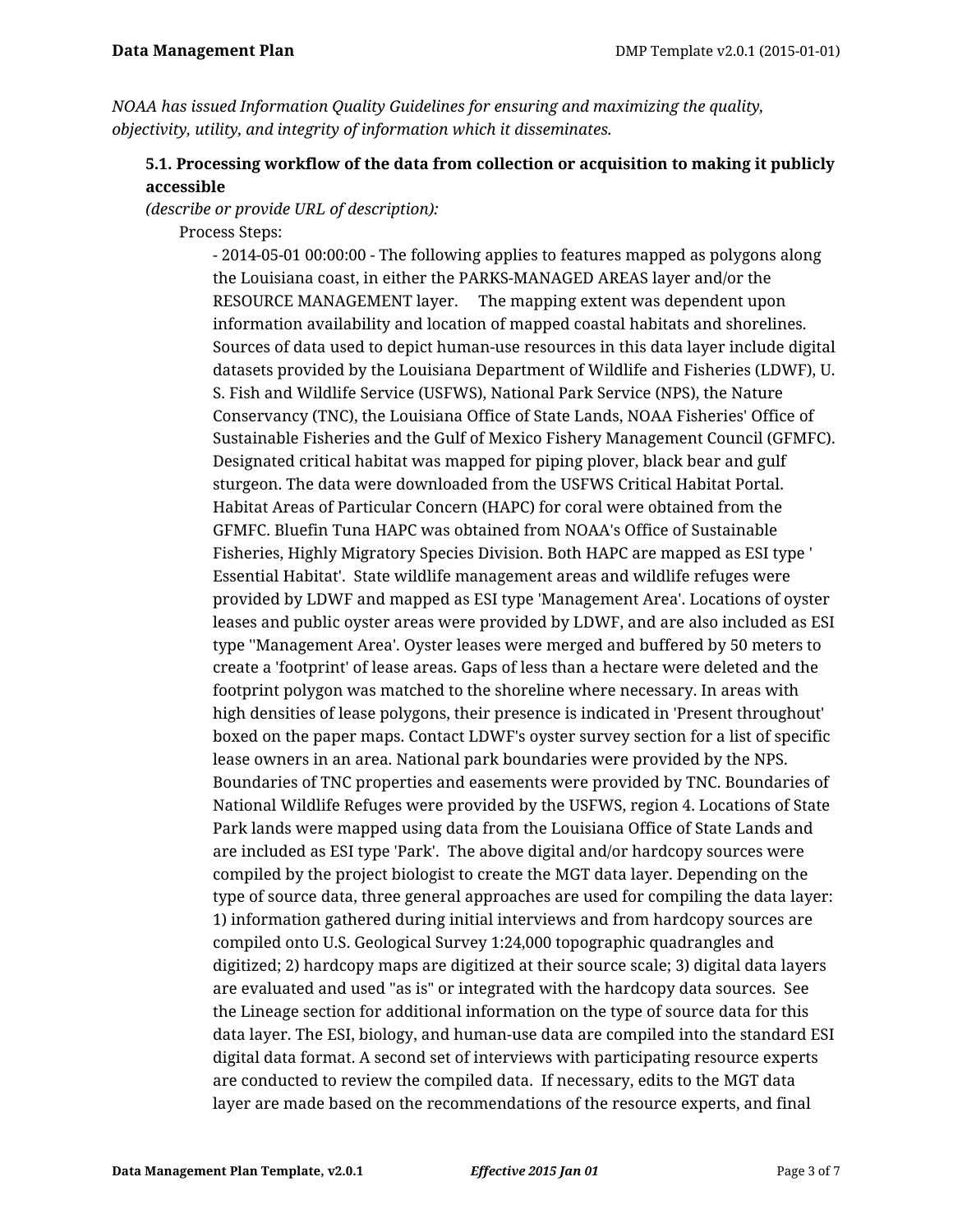hardcopy maps and digital data are created.

- 2014-05-01 00:00:00 - The following applies to features mapped as polygons along the lower Mississippi river, in either the PARKS-MANAGED AREAS layer and/or the RESOURCE MANAGEMENT layer. Sources of data used to depict human-use resources in this data layer include digital datasets provided by the Louisiana Department of Wildlife and Fisheries (LDWF), U.S. Fish and Wildlife Service ( USFWS), and the Nature Conservancy (TNC). Critical Habitat - Designated critical habitat was mapped for black bear. The data were downloaded from the USFWS Critical Habitat Portal. Management Areas - State Wildlife management areas and wildlife refuges were provided by LDWF and mapped as ESI type 'Management Area'. Nature Conservancy - Boundaries of TNC properties and easements were provided by TNC. Wildlife Refuge - Boundaries of National Wildlife Refuges were provided by the USFWS, Region 4. The above digital and/or hardcopy sources were compiled by the project biologist to create the MGT data layer. Depending on the type of source data, three general approaches are used for compiling the data layer: 1) information gathered during initial interviews and from hardcopy sources are compiled onto U.S. Geological Survey 1:24,000 topographic quadrangles and digitized; 2) hardcopy maps are digitized at their source scale; 3) digital data layers are evaluated and used "as is" or integrated with the hardcopy data sources. See the Lineage section for additional information on the type of source data for this data layer. The ESI, biology, and human-use data are compiled into the standard ESI digital data format. A second set of interviews with participating resource experts are conducted to review the compiled data. If necessary, edits to the MGT data layer are made based on the recommendations of the resource experts, and final hardcopy maps and digital data are created.

**5.1.1. If data at different stages of the workflow, or products derived from these data, are subject to a separate data management plan, provide reference to other plan:**

**5.2. Quality control procedures employed (describe or provide URL of description):**

#### **6. Data Documentation**

*The EDMC Data Documentation Procedural Directive requires that NOAA data be well documented, specifies the use of ISO 19115 and related standards for documentation of new data, and provides links to resources and tools for metadata creation and validation.*

#### **6.1. Does metadata comply with EDMC Data Documentation directive?**

No

### **6.1.1. If metadata are non-existent or non-compliant, please explain:** Missing/invalid information:

- 1.7. Data collection method(s)
- 4.1. Have resources for management of these data been identified?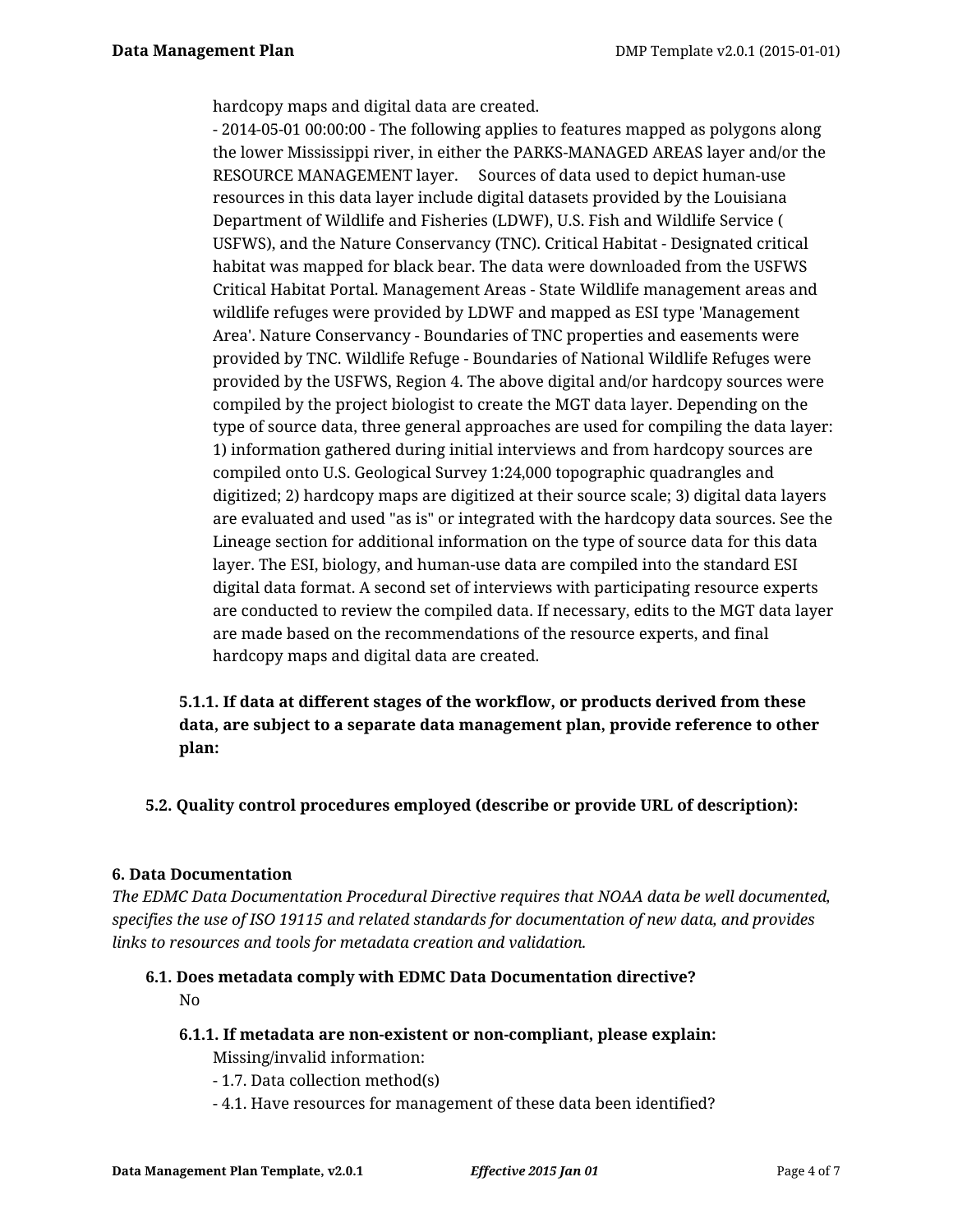- 4.2. Approximate percentage of the budget for these data devoted to data management

- 5.2. Quality control procedures employed

- 7.1. Do these data comply with the Data Access directive?

- 7.1.1. If data are not available or has limitations, has a Waiver been filed?
- 7.1.2. If there are limitations to data access, describe how data are protected
- 7.4. Approximate delay between data collection and dissemination
- 8.1. Actual or planned long-term data archive location

- 8.3. Approximate delay between data collection and submission to an archive facility

- 8.4. How will the data be protected from accidental or malicious modification or deletion prior to receipt by the archive?

**6.2. Name of organization or facility providing metadata hosting:**

NMFS Office of Science and Technology

## **6.2.1. If service is needed for metadata hosting, please indicate:**

# **6.3. URL of metadata folder or data catalog, if known:**

https://www.fisheries.noaa.gov/inport/item/55293

## **6.4. Process for producing and maintaining metadata**

*(describe or provide URL of description):*

Metadata produced and maintained in accordance with the NOAA Data Documentation Procedural Directive: https://nosc.noaa.gov/EDMC/DAARWG/docs/EDMC\_PD-Data\_Documentation\_v1.pdf

## **7. Data Access**

*NAO 212-15 states that access to environmental data may only be restricted when distribution is explicitly limited by law, regulation, policy (such as those applicable to personally identifiable information or protected critical infrastructure information or proprietary trade information) or by security requirements. The EDMC Data Access Procedural Directive contains specific guidance, recommends the use of open-standard, interoperable, non-proprietary web services, provides information about resources and tools to enable data access, and includes a Waiver to be submitted to justify any approach other than full, unrestricted public access.*

## **7.1. Do these data comply with the Data Access directive?**

**7.1.1. If the data are not to be made available to the public at all, or with limitations, has a Waiver (Appendix A of Data Access directive) been filed?**

**7.1.2. If there are limitations to public data access, describe how data are protected from unauthorized access or disclosure:**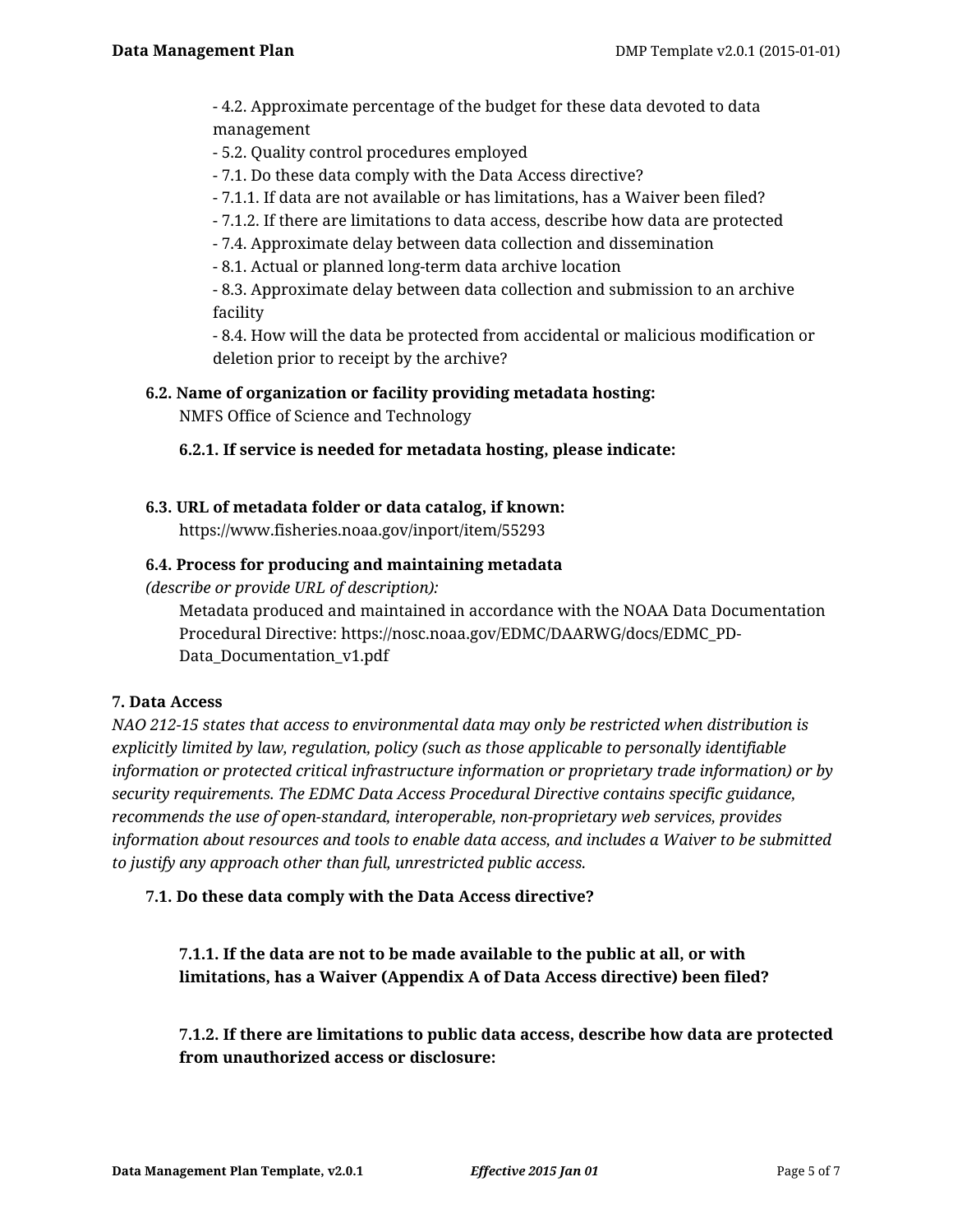### **7.2. Name of organization of facility providing data access:** Office of Response and Restoration (ORR)

## **7.2.1. If data hosting service is needed, please indicate:**

### **7.2.2. URL of data access service, if known:**

https://response.restoration.noaa.gov/esi\_download

### **7.3. Data access methods or services offered:**

Data can be accessed by downloading the zipped ArcGIS geodatabase from the Download URL (see Distribution Information). Questions can be directed to the ESI Program Manager (Point Of Contact).

## **7.4. Approximate delay between data collection and dissemination:**

# **7.4.1. If delay is longer than latency of automated processing, indicate under what authority data access is delayed:**

### **8. Data Preservation and Protection**

*The NOAA Procedure for Scientific Records Appraisal and Archive Approval describes how to identify, appraise and decide what scientific records are to be preserved in a NOAA archive.*

### **8.1. Actual or planned long-term data archive location:**

*(Specify NCEI-MD, NCEI-CO, NCEI-NC, NCEI-MS, World Data Center (WDC) facility, Other, To Be Determined, Unable to Archive, or No Archiving Intended)*

## **8.1.1. If World Data Center or Other, specify:**

## **8.1.2. If To Be Determined, Unable to Archive or No Archiving Intended, explain:**

**8.2. Data storage facility prior to being sent to an archive facility (if any):** Office of Response and Restoration - Seattle, WA

## **8.3. Approximate delay between data collection and submission to an archive facility:**

## **8.4. How will the data be protected from accidental or malicious modification or deletion prior to receipt by the archive?**

*Discuss data back-up, disaster recovery/contingency planning, and off-site data storage relevant to the data collection*

## **9. Additional Line Office or Staff Office Questions**